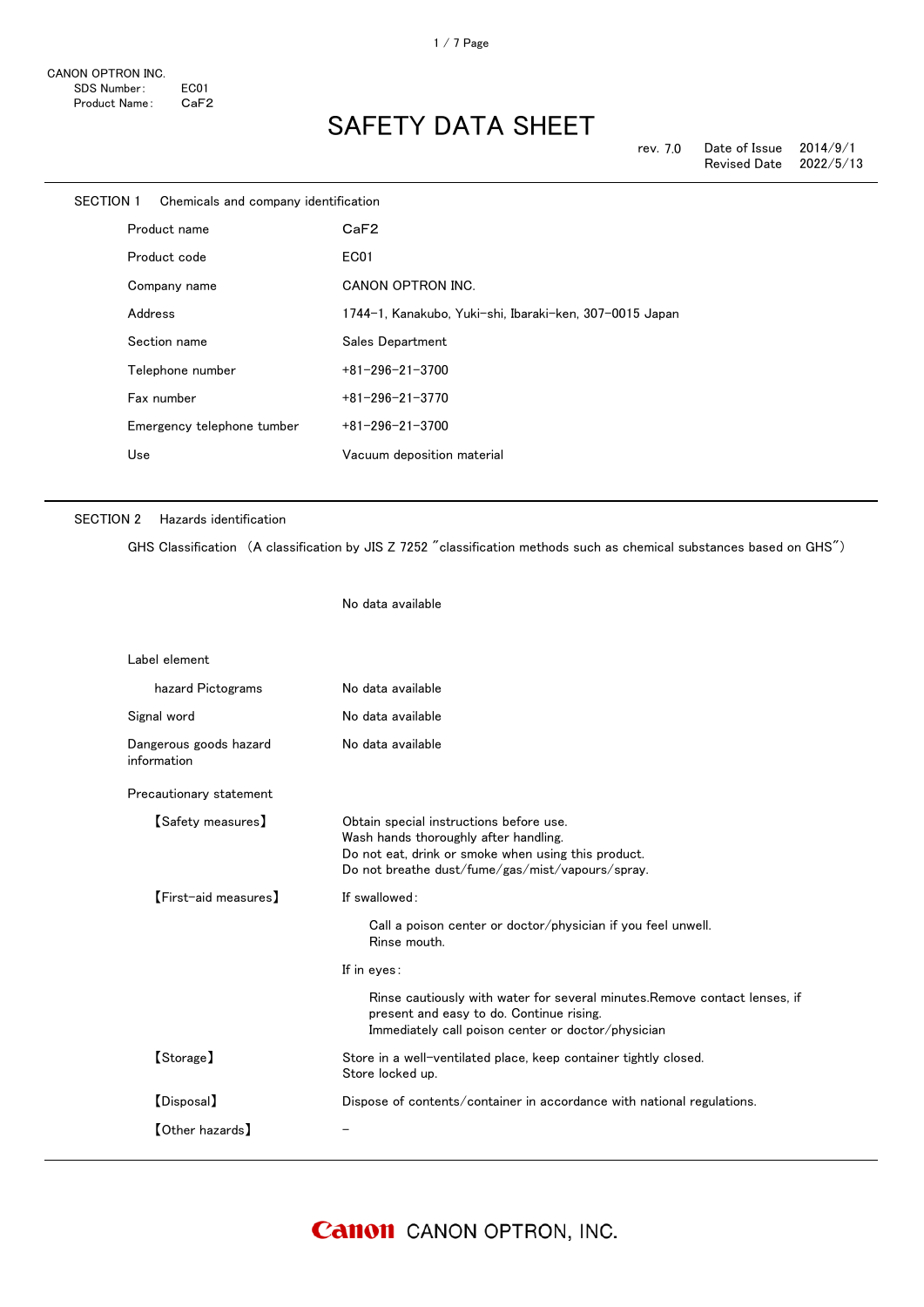| SECTION 3        | Composition/information on ingredients                         |                                                                                                                                                                                                                     |
|------------------|----------------------------------------------------------------|---------------------------------------------------------------------------------------------------------------------------------------------------------------------------------------------------------------------|
|                  | Substance/Mixture                                              | Substance                                                                                                                                                                                                           |
|                  | Chemical name                                                  | Calcium fluoride                                                                                                                                                                                                    |
|                  | Chemical formula                                               | CaF2                                                                                                                                                                                                                |
|                  | Concentration or concentration<br>range                        | 99.9%                                                                                                                                                                                                               |
|                  | CAS No.                                                        | $7789 - 75 - 5$                                                                                                                                                                                                     |
|                  | <b>TSCA Inventry</b>                                           | Calcium fluoride (CaF2)                                                                                                                                                                                             |
|                  | EINECS number                                                  | $232 - 188 - 7$                                                                                                                                                                                                     |
|                  | Radioactive information                                        | Radioactive substances are not used as the material. Therefore, there is no<br>reason that ionizing radiation would be generated.                                                                                   |
| <b>SECTION 4</b> | First aid measures                                             |                                                                                                                                                                                                                     |
|                  | Inhalation                                                     | Remove person to fresh air and keep comfortable for breathing.<br>Get medical advice/attention if you feel unwell.                                                                                                  |
|                  | Skin contact                                                   | Take off immediately all contaminated clothing. Rinse affected areas with<br>water/shower.<br>IF ON SKIN: Wash with plenty of soap and water.<br>If skin irritation or rash occurs: : Get medical advice/attention. |
|                  | Eye contact                                                    | Rinse cautiously with water for several minutes. Remove contact lenses, if<br>present and easy to do. Continue rising.<br>If eye irritation persists: Get medical advice/attention.                                 |
|                  | Ingestion                                                      | Rinse mouth.<br>Get medical advice/attention.                                                                                                                                                                       |
|                  | Most important symptoms and<br>effects, both acute and delayed | No data available                                                                                                                                                                                                   |
|                  | Protection of first aiders                                     | Rescuers, wear suitable protective equipment as the situation demands.                                                                                                                                              |
|                  | Special precautions for physicians                             | No data available                                                                                                                                                                                                   |
| <b>SECTION 5</b> | Firefighting measures                                          |                                                                                                                                                                                                                     |
|                  | Suitable extinguishing media                                   | This product itself is not flammable.                                                                                                                                                                               |
|                  | Unsuitable extinguishing media                                 | No data available                                                                                                                                                                                                   |
|                  | Specific hazards                                               | No data available                                                                                                                                                                                                   |
|                  | Specific extinguishing methods                                 | In the case of a fire in the periphery, the portable container is quickly moved to a<br>safe place.                                                                                                                 |
|                  | Special protective equipment for<br>firefighters               | Wear suitable protective equipment (gloves, glasses and a mask) in fire-fighting.                                                                                                                                   |

SECTION 6 Accidental release measures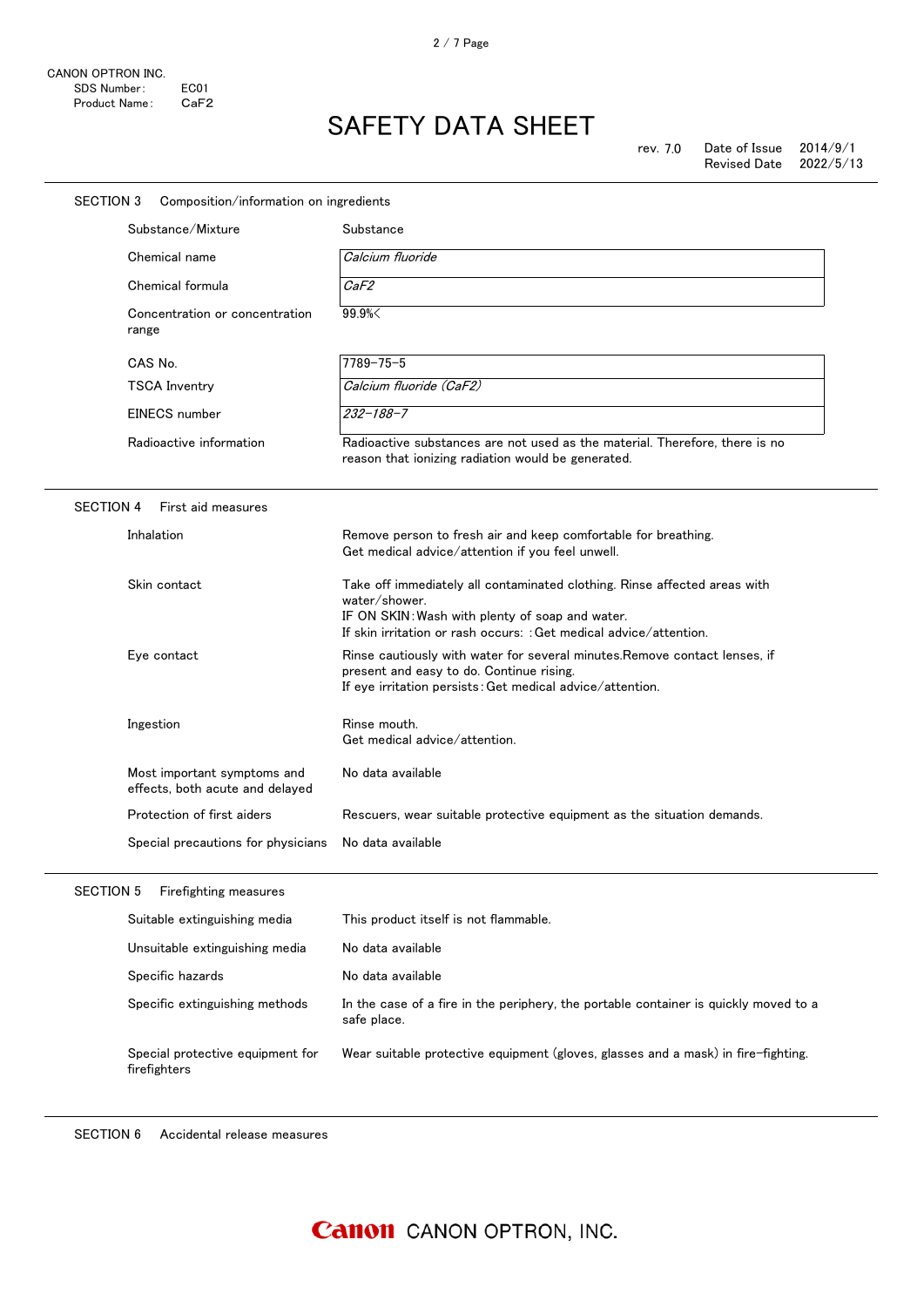|                  | Personal precautions, protective<br>equipment, and emergency<br>procedures | Protection equipment (specified as those in which the properties of the product<br>are suitable) worn during operation so that airborne droplets, etc., do not adhere<br>to the skin and dusts and gases are not absorbed. |
|------------------|----------------------------------------------------------------------------|----------------------------------------------------------------------------------------------------------------------------------------------------------------------------------------------------------------------------|
|                  | Environmental precautions                                                  | The leakage may not directly flow into rivers or sewage.                                                                                                                                                                   |
|                  | Methods and material for<br>containment and cleaning up                    | The leaked material is scooped up, or swept up and gathered to be recovered in a<br>paper bag or a drum.<br>After recovery, a small amount of the residue is absorbed in sediment, sawdust,<br>etc.                        |
|                  | Secondary disaster prevention<br>measures                                  | No data available                                                                                                                                                                                                          |
| <b>SECTION 7</b> | Handling and storage                                                       |                                                                                                                                                                                                                            |
|                  | Precautions for safe handling                                              |                                                                                                                                                                                                                            |
|                  | Technical measures                                                         | Take measures for equipment as described in "8. Exposure controls/personal<br>protection" and wear protective equipment.                                                                                                   |
|                  | Safety handling precautions                                                | Handling work must be practiced in a room where there is a local or total<br>ventilation facility.                                                                                                                         |
|                  | Avoidance of contact                                                       | Refer to "10. Stability and reactivity."                                                                                                                                                                                   |
|                  | Hygiene measures                                                           | Wash hands thoroughly after handling.<br>Do not eat, drink or smoke when using this product.                                                                                                                               |
|                  | Conditions for safe storage,<br>including any incompatibilities            |                                                                                                                                                                                                                            |
|                  | Safe storage conditions                                                    | Store in a well-ventilated place. Keep container tightly closed.                                                                                                                                                           |

Safety packaging material No data available

SECTION 8 Exposure controls/personal protection

### CaF2

| Permissible concentration                                                   |                                                                                       |
|-----------------------------------------------------------------------------|---------------------------------------------------------------------------------------|
| ACGIH                                                                       | No data available                                                                     |
| Appropriate engineering controls                                            | Use sealed devices, equipment, or a local exhaust ventilation as much as<br>possible. |
| Individual protection measures,<br>such as personal protective<br>equipment |                                                                                       |
| Respiratory protection                                                      | Dustproof mask                                                                        |
| Hand protection                                                             | Protective gloves                                                                     |
| Eye/face protection                                                         | Dust-proof glasses                                                                    |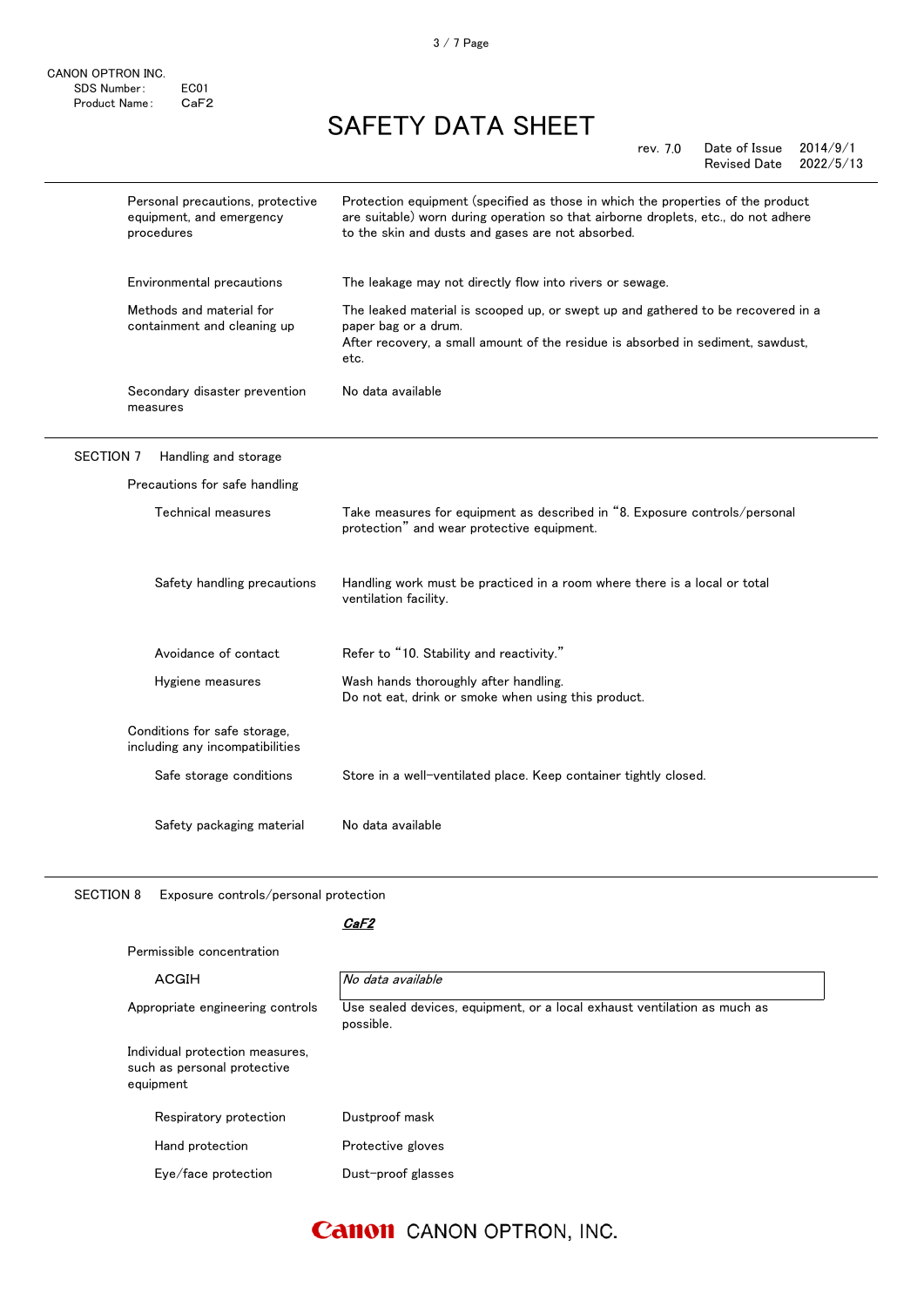| rev. 7.0 | Date of Issue          | 2014/9/1 |
|----------|------------------------|----------|
|          | Revised Date 2022/5/13 |          |

|                  | Skin protection                                             | Protective clothing         |
|------------------|-------------------------------------------------------------|-----------------------------|
| <b>SECTION 9</b> | Physical and chemical properties                            |                             |
|                  | Appearance                                                  |                             |
|                  | Physical state                                              | Solid                       |
|                  | Form                                                        | Pellets, granules           |
|                  | Colour                                                      | White                       |
|                  | Odour                                                       | None                        |
|                  |                                                             |                             |
|                  |                                                             | CaF2                        |
|                  | Melting point/freezing point                                | $1360^{\circ}C$             |
|                  | Boiling point or initial boiling point<br>and boiling range | $2451^{\circ}C$             |
|                  | Flammability                                                | No data available           |
|                  | Upper/lower flammability or<br>explosive limits             | No data available           |
|                  | Flash point                                                 | No data available           |
|                  | Auto-ignition temperature                                   | No data available           |
|                  | Decomposition temperature                                   | No data available           |
| рH               |                                                             | No data available           |
|                  | Kinematic viscosity                                         | No data available           |
|                  | Solubility                                                  |                             |
|                  | Water                                                       | $0.0016g/100g(18^{\circ}C)$ |
|                  | Other solvents                                              | No data available           |
|                  | Partition coefficient: n-<br>octanol/water                  | No data available           |
|                  | Vapour pressure                                             | No data available           |
|                  | Density and/or relative density                             | 3.18                        |
|                  | (Density)                                                   |                             |
|                  | Relative vapor density                                      | No data available           |
|                  | Particle characteristics                                    | No data available           |
|                  | Other information                                           | No data available           |
|                  |                                                             |                             |

SECTION 10 Stability and reactivity

Reactivity **No data available** 

<u>CaF2</u>

Chemical stability  $It$  is stable in storage conditions and normal handling.

### **Canon** CANON OPTRON, INC.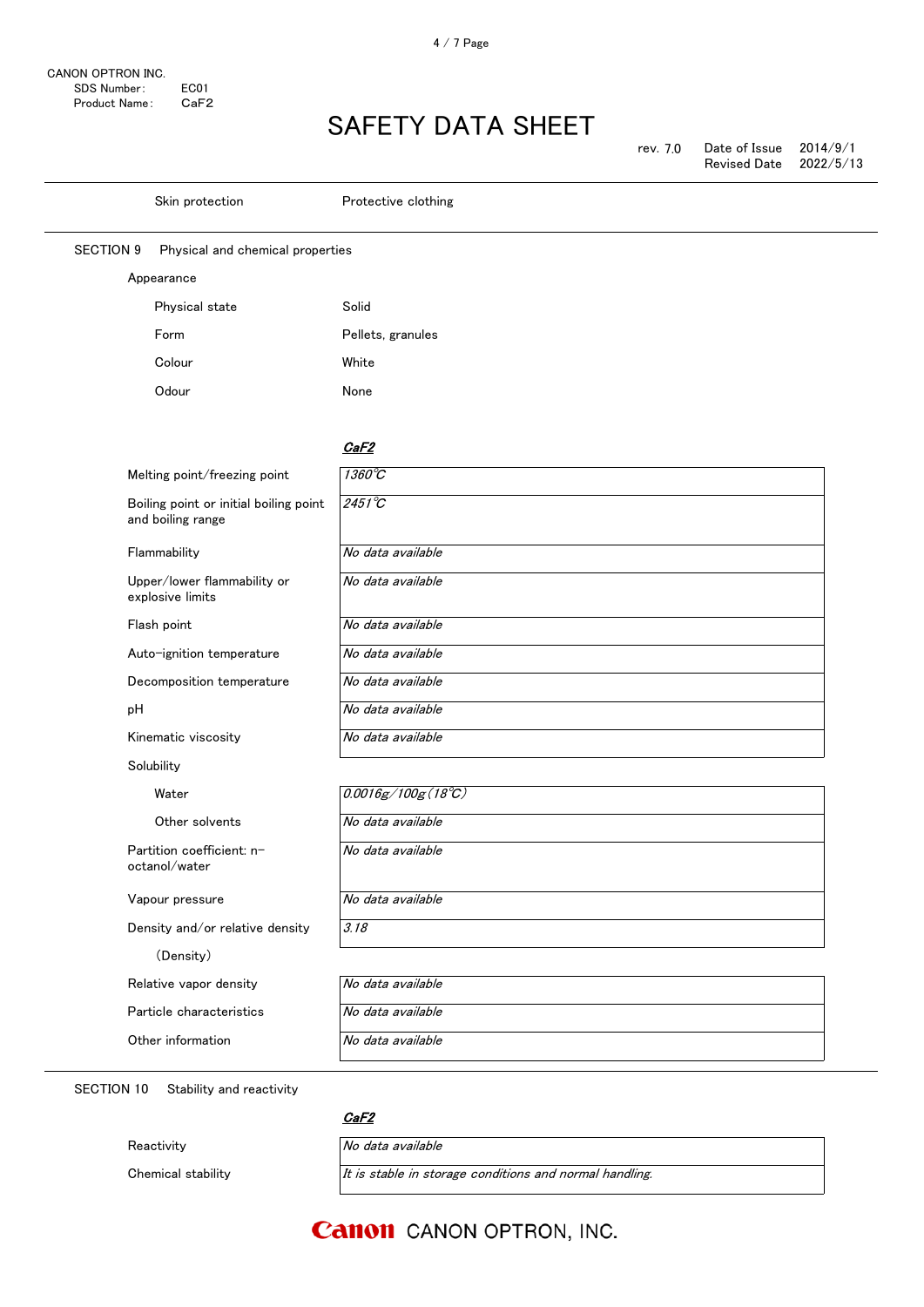rev. 7.0 Date of Issue 2014/9/1<br>Revised Date 2022/5/13 Revised Date

| Possibility of hazardous reactions | Do not react in the storage conditions and normal handling.                               |
|------------------------------------|-------------------------------------------------------------------------------------------|
| Conditions to avoid                | No data available                                                                         |
| Incompatible materials             | Acid                                                                                      |
|                                    | Hazardous decomposition products By crossed with acid and generate hydrogen fluoride gas. |

### SECTION 11 Toxicological information

#### <u>CaF2</u>

| Acute toxicity(oral)                                 | Oral - Rat LD50: 4250mg/kg                                          |
|------------------------------------------------------|---------------------------------------------------------------------|
|                                                      | Oral - guinea pig LDLo:> 5000mg/kg                                  |
|                                                      | Intraperitoneal - Mouse LD50: 2638mg/kg                             |
|                                                      | Oral - guinea pig LDLo:> 5000mg/kg                                  |
| Acute toxicity(dermal)                               | No data available                                                   |
| Acute toxicity (Inhalation: Gases)                   | No data available                                                   |
| Acute toxicity (Inhalation:<br>Vapours)              | No data available                                                   |
| Acute toxicity (Inhalation: Dusts<br>and mists)      | No data available                                                   |
| Skin corrosion/irritation                            | Which can stimulate the skin and eyes, causing inflammation.        |
| Serious eye damage/irritation                        | No data available                                                   |
| Respiratory or skin sensitization                    | No data available                                                   |
| Germ cell mutagenicity                               | No data available                                                   |
| Carcinogenicity                                      | ACGIH: A4                                                           |
|                                                      | Substance that can not be classified as a carcinogen to humans.     |
|                                                      | IARC: Group 3                                                       |
|                                                      | Can not be classified for carcinogenicity to humans.                |
| Reproductive toxicity                                | No data available                                                   |
| Specific target organ toxicity(single<br>exposure)   | No data available                                                   |
| Specific target organ<br>toxicity(repeated exposure) | (Mottled teeth, fluorine bone deposition) fluorine chronic toxicity |
| Aspiration hazard                                    | No data available                                                   |
| Other information                                    | No data available                                                   |

SECTION 12 Ecological information

<u>CaF2</u>

Toxicity

Hazardous to the aquatic environment Shortterm(acute)

No data available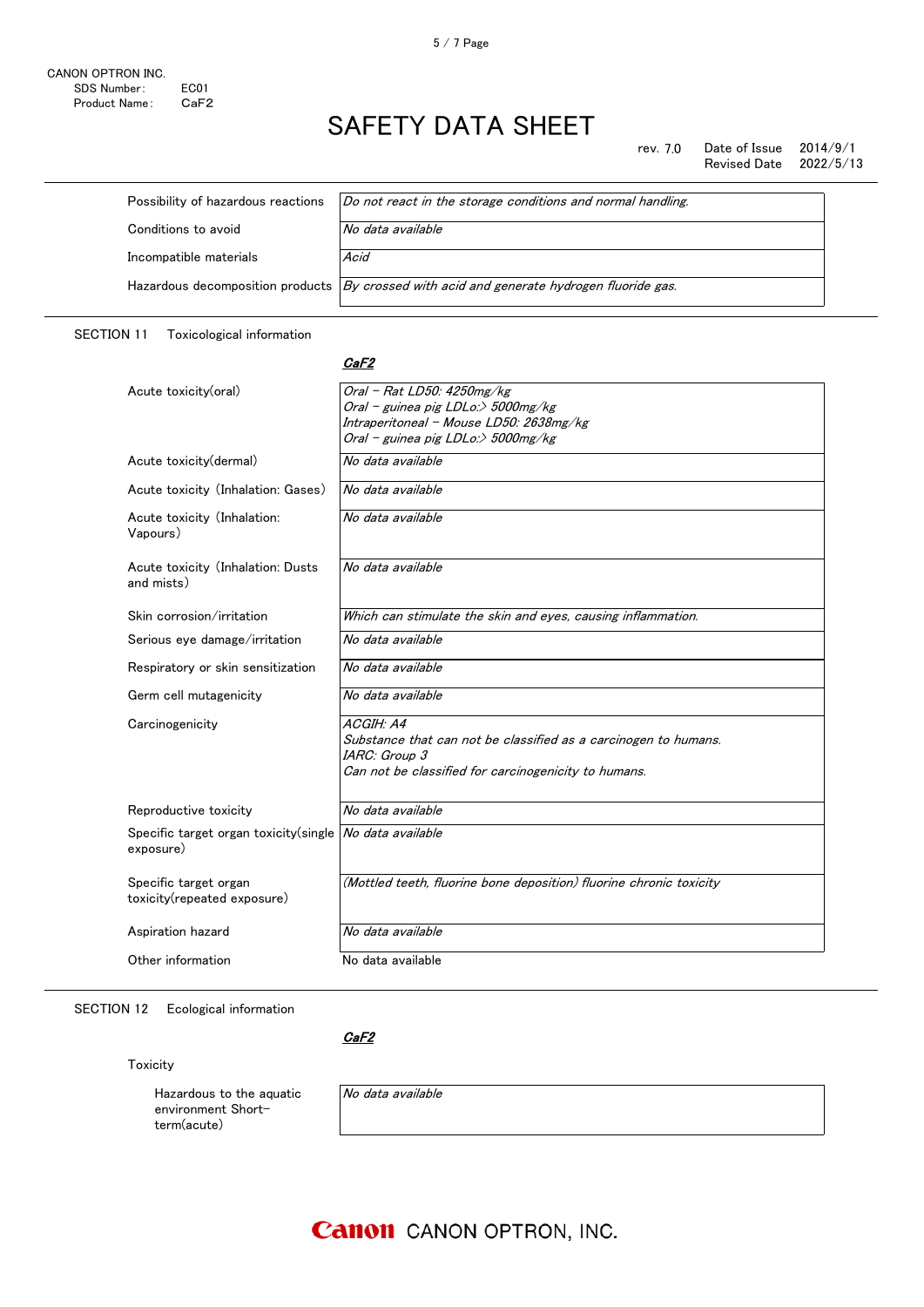| Hazardous to the aquatic<br>environment Long-<br>term(chronic) | No data available                                                                                                                                                                                                             |  |
|----------------------------------------------------------------|-------------------------------------------------------------------------------------------------------------------------------------------------------------------------------------------------------------------------------|--|
| Persistence and degradability                                  | No data available                                                                                                                                                                                                             |  |
| Bioaccumulative potential                                      | No data available                                                                                                                                                                                                             |  |
| Mobility in soil                                               | No data available                                                                                                                                                                                                             |  |
| Hazard to the ozone layer                                      | No data available                                                                                                                                                                                                             |  |
| Other adverse effects                                          | No data available                                                                                                                                                                                                             |  |
| <b>SECTION 13</b><br>Disposal considerations                   |                                                                                                                                                                                                                               |  |
| Waste treatment methods                                        | Process is contracted to industrial waste disposers who received approval of a<br>prefectural governor.                                                                                                                       |  |
| Contaminated container and<br>contaminated packaging           | The container is recycled after being cleaned, or is appropriately processed<br>according to the standards of related laws and regulations.<br>When disposing of empty containers, the contents should be completely removed. |  |
|                                                                |                                                                                                                                                                                                                               |  |
| <b>SECTION 14</b><br>Transport information                     | CaF2                                                                                                                                                                                                                          |  |
| International regulation                                       |                                                                                                                                                                                                                               |  |
| UN number                                                      | Not applicable                                                                                                                                                                                                                |  |
| UN proper shipping name                                        | Not applicable                                                                                                                                                                                                                |  |
| UN classification                                              | Not applicable                                                                                                                                                                                                                |  |
| Transport hazard class                                         | Not applicable                                                                                                                                                                                                                |  |
| Packing group                                                  | Not applicable                                                                                                                                                                                                                |  |
| Hazardous to the aquatic<br>environment                        | No data available                                                                                                                                                                                                             |  |
| Maritime transport in bulk<br>according to IMO instruments     | No data available                                                                                                                                                                                                             |  |
| Japanese lows and regulations                                  | No data available                                                                                                                                                                                                             |  |
| Special precautions for users                                  | No data available                                                                                                                                                                                                             |  |

SECTION 15 Regulatoly information(Japan)

### CaF2

| Occupational Safety and Health<br>Law               | No data available |
|-----------------------------------------------------|-------------------|
| <b>PRTR Law</b>                                     | No data available |
| Poisonous and Deleterious<br>Substances control Law | No data available |